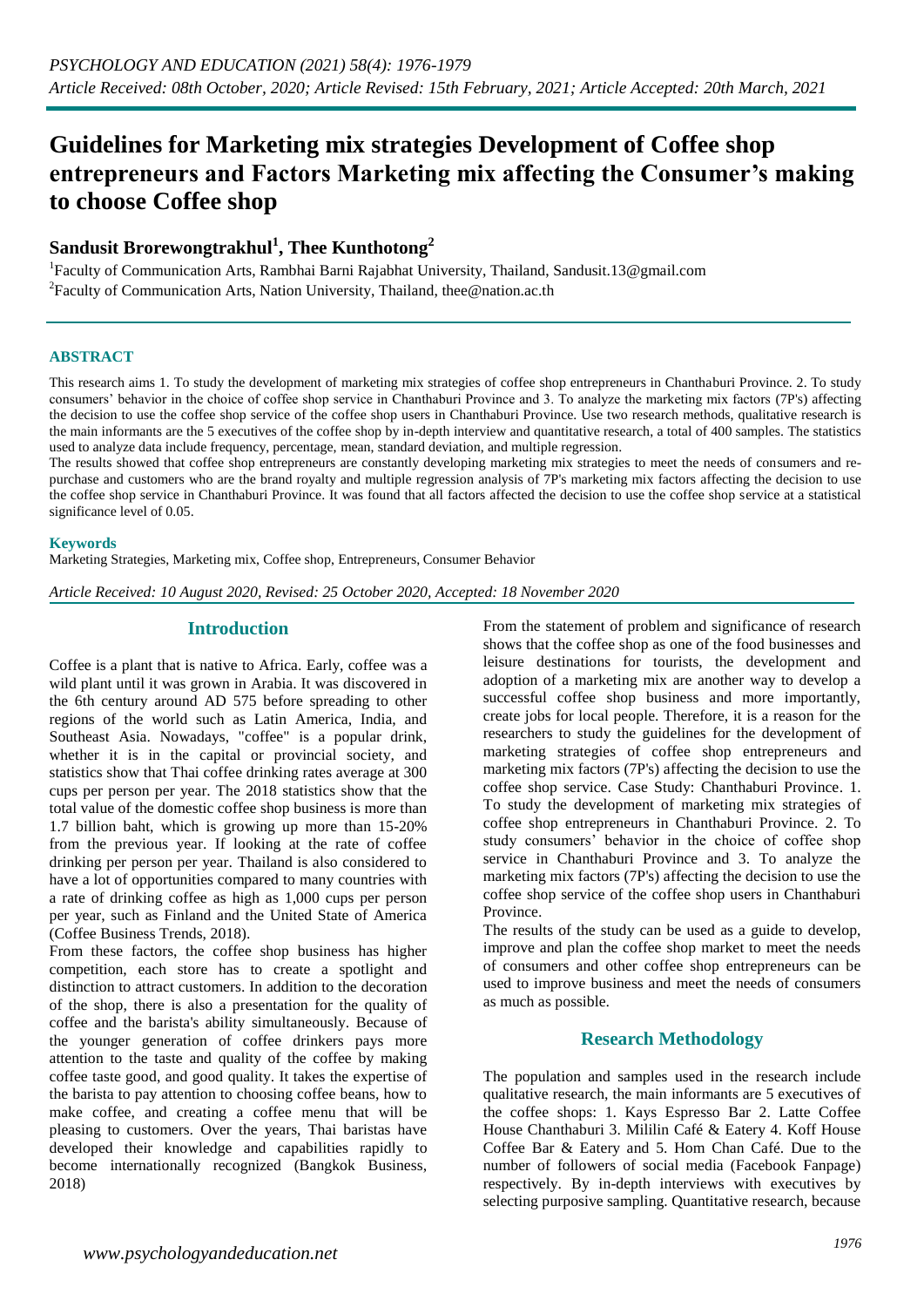the population is large and does not know the exact population. Therefore, the sample size can be calculated from the W.G. Cochran sample size unknown formula, with a 95 percent confidence level and 5 percent tolerance level from the formula calculation of the sample size of 384 people. The researchers then used a total sample size of 400 samples.

Research Tools, the tools used in this research, the qualitative research uses in-depth interviews, informal interviews, participation observation, and non-participation observation. Analyze the data obtained from the interview using triangulation data. The quantitative research used the questionnaire, which was divided into 3 sections, consisting of (1) the general survey of the respondents. (2) Questionnaire on consumers' behavior in choosing to use the coffee shop service in Chanthaburi Province (3) Market factor (7P's) affecting the decision to use the coffee shop service in Chanthaburi Province, which is confident of the questionnaire (Index of Item – Objective Congruence) between 0.91 and 0.95

The analysis methodology in this research includes descriptive statistics, frequency, percentage, mean, and standard deviation, and hypothesis tests with inferential statistics by analyzing the multiple regression analysis to analyze the marketing mix factors (7P's) affecting the decision to use the coffee shop service of the coffee shop users in Chanthaburi Province, which is significantly defined at 0.05 levels.

#### **Research Results**

#### **Part 1 Qualitative Results**

Guidelines for developing a marketing mix strategies (7P's) of coffee shop entrepreneurs

From interviewing 5 coffee shop entrepreneurs about the Guidelines for the development of marketing strategies (7P's) found that the coffee shop entrepreneurs have adopted the marketing mix as a way to develop a strategy, as follows: (1) The product, the entrepreneur has increased the taste of coffee and beverages that serve, smell, color, and concentration. The containers and packaging are clean, modern, and standards. Snacks and other snacks are available. It is clean and has an acceptable mark on the product. (2) Price, entrepreneurs show the character of clear product price. The price is available according to the size of the packaging, the price is suitable for the quality. Special price for customers who are members (3) Place, location is reasonable and convenient. There are price tags and selectable media, transportation services such as parking spaces, etc. (4) Promotion, the entrepreneur is advertised using various media, has a membership card to exchange goods, and offer discounts to customers. (5) People, employees are enthusiastic, friendly, and helpful. Personality development is suitable for the job and clean. (6) Physical evidence, each entrepreneur creates an appropriate atmosphere and a peaceful place to relax and appointment or meeting. (7) Process, Fast service, standardized service procedures, easy to understand, and facilities such as Wi-Fi, etc.

#### **Part 2 Quantitative Research Results**

7P's behavior and factors affecting the decision to use the coffee shop service of the coffee shop users in Chanthaburi Province. The results of the general data analysis of the respondents showed that the majority of respondents were female, 257 people (64.25%), most of them aged 20-30 years, 199 people (49.75%), had lower education than a bachelor's degree, 209 people (52.25%), 178 people are private company employees (44.50%) and monthly income 20,001 - 30,000 baht, 189 people (47.25%)

The analysis of consumers' behavior data in choosing to use coffee shop service in Chanthaburi Province found that the majority of consumers used the service of Kays Espresso Bar, 201 people (50.25%), used the service 4-5 times/week, 197 people (49.25%) came to use the service from 12.01-16.00, 166 people (41.50%) by sitting at the store, 217 people (54.25%), a cold drink/smoothie of 251 people (62.75%). There is a service charge per time, not more than 100 baht for 176 people (44.00%), most of them prefer a latte, cappuccino, espresso, mocha, 181 people (45.25%). The normal taste of 189 people (47.25%) and most of them use the coffee shop is negotiation, meeting, the appointment of 191 people (47.75%)

| <b>Table 1</b> Marketing mix factors (7Ps) affecting the decision |  |
|-------------------------------------------------------------------|--|
| to use the coffee shop service in Chanthaburi Province.           |  |

| Marketing mix factors (7Ps)<br>affecting the decision to use<br>the coffee shop service in<br><b>Chanthaburi Province.</b> | $\overline{\mathbf{x}}$ | S.D. | <b>Levels of</b><br><b>Satisfaction</b> |  |
|----------------------------------------------------------------------------------------------------------------------------|-------------------------|------|-----------------------------------------|--|
| <b>Product Factors</b>                                                                                                     | 4.40                    | 0.72 | Very<br>Satisfied                       |  |
| <b>Price Factors</b>                                                                                                       | 4.63                    | 0.63 | Very<br>Satisfied                       |  |
| <b>Place Factors</b>                                                                                                       | 4.60                    | 0.63 | Very<br>Satisfied                       |  |
| <b>Promotion Factors</b>                                                                                                   | 4.65                    | 0.64 | Very<br>Satisfied                       |  |
| People Factors                                                                                                             | 4.86                    | 0.31 | Very<br>Satisfied                       |  |
| <b>Physical Evidence Factors</b>                                                                                           | 4.80                    | 0.46 | Very<br>Satisfied                       |  |
| <b>Process Factors</b>                                                                                                     | 4.63                    | 0.60 | Very<br>Satisfied                       |  |
| Total                                                                                                                      | 4.65                    | 0.64 | Very<br>Satisfied                       |  |

From Table 1, the marketing mix factors (7P's) affecting the decision to use the coffee shop service of the coffee shop users in Chanthaburi Province. The overview is at the highest level  $(x = 4.65)$  when classified as a factor, It was found that the personal factors affecting the decision to use the coffee shop service of the coffee shop users in Chanthaburi Province were the highest level  $(x = 4.86)$ . Promotion factors are at the highest level ( $x = 4.65$ ). The price factor and process factor are at the highest level  $(x^-$ 4.63). Place factors are at the highest level  $(x = 4.60)$  and Product factors at the highest level  $(x = 4.40)$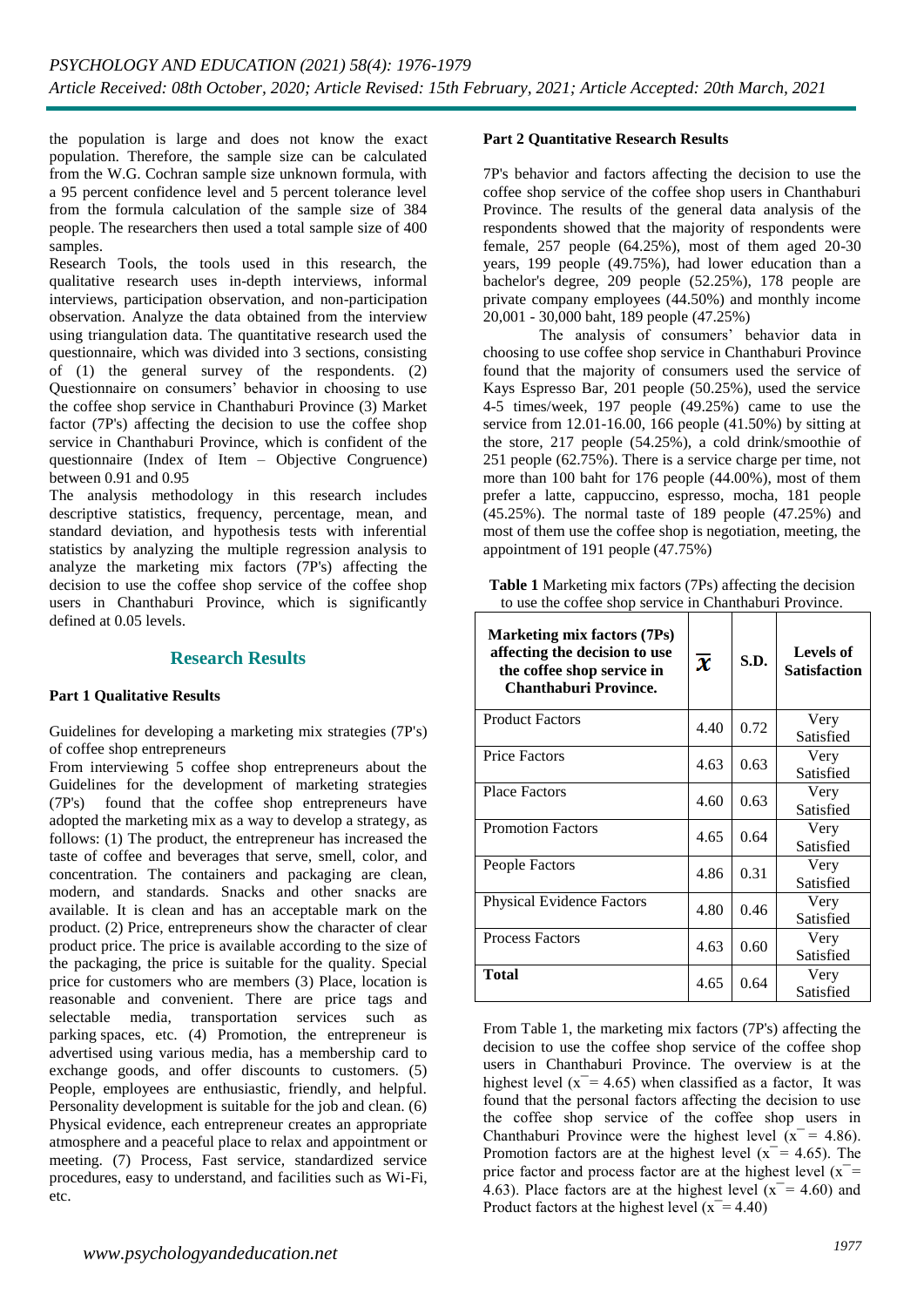| Table 2 Multiple Regression Analysis, Marketing mix         |
|-------------------------------------------------------------|
| factors (7Ps) affecting the decision to use the coffee shop |
| service in Chanthaburi Province                             |

| <b>Factors affecting the</b><br>decision to use the<br>service | b     | beta  | <b>P</b> -<br>value | Sig     |  |  |  |
|----------------------------------------------------------------|-------|-------|---------------------|---------|--|--|--|
| <b>Product Factors</b>                                         | .230  | .213  | 3.710               | $.000*$ |  |  |  |
| <b>Price Factors</b>                                           | 1.439 | 1.190 | 3.231               | $.002*$ |  |  |  |
| <b>Place Factors</b>                                           | .174  | .152  | 2.828               | $.005*$ |  |  |  |
| <b>Promotion Factors</b>                                       | .255  | .216  | 3.675               | $.000*$ |  |  |  |
| People Factors                                                 | .237  | .258  | 3.157               | $.001*$ |  |  |  |
| <b>Physical Evidence Factors</b>                               | 1.552 | 1.257 | 3.069               | $.000*$ |  |  |  |
| <b>Process Factors</b>                                         | .164  | .149  | 2.917               | $.005*$ |  |  |  |
| <b>Constant</b>                                                | 1.372 |       | 4.739               | .000    |  |  |  |
| $R^2 = .212$ R= 242 F= 22.459<br>$\text{Sig} = 0.00$           |       |       |                     |         |  |  |  |

From Table 2, multiple regression analysis, marketing mix factors (7Ps) affecting the decision to use the coffee shop service in Chanthaburi Province found that all marketing mix factors (7Ps) affecting of the decision to use the coffee shop service at a statistically significant level of 0.05

## **Discussion and Conclusion**

Based on research on the guidelines for the development of marketing mix strategies of coffee shop entrepreneurs and marketing mix factors (7P's) affecting the decision to use the coffee shop service. Case study: Chanthaburi Province is by the objectives, which can be discussed as follows:

1. The guidelines for the development of marketing mix strategies of coffee shop entrepreneurs to develop business, the coffee shop entrepreneurs must plan to develop a marketing mix integrity strategy to meet the needs of the users according to Suracha Boonraksa, (2014), study the guidelines for developing marketing strategies to promote the perceived value of Thai desserts in Samutsakhon based on the creative economic concept. Differentiation has to be made and in terms of products, flavors, packaging, pricing, prices should be varied according to the type of product and marketing promotion should be advertised via social networks. Public relations to promote the identity of the business, it also supports the research of Kanittha Yahatta, (2015), study The development of business coffee Shrimp Zaa, because of Human development is very important, consumers will choose the store where the service staff has good human relations, and the process is to provide fast and accurate service. Physical evidence choose a shop with a nice atmosphere and by Kotler, (1997). He said that the marketing mix refers to a variable or a marketing tool that can be controlled, companies are often used together to meet the satisfaction and needs of the customers who were originally targeted. The marketing mix will have only 4 variables (4P's): Product, Price, Place, and Promotion. There are 3 more variables: People, Physical Evidence, and Process, because of the coffee shop business needs to have

seven development guidelines, each of which is very important for consumers to decide on the service.

2. Behavior and marketing mix factors (7P's) affecting the decision to use the coffee shop service of the coffee shop users in Chanthaburi Province.

Consumers' behavior who use the coffee shop service Consumers who come to the coffee shop are all used because of their preferences and meet their own needs or meet various meetings. Solomon, (1996) said, studies of the processes in which individuals or groups of people are involved in selecting, purchasing, using or consuming products, services, ideas, or experiences to satisfy their needs and desires and according to Hoyer and MacInnis, (1997), consumers' behavior is a reflection of all consumer purchasing decisions related to acquisition, consumption, and limitation on goods, services, time, and conception by decision-making units in a particular period. As well as Loudon and Bitta, (1988), said decision-making processes and physical activities that a person engages in when assessing the acquisition, use or shopping of goods and services. In this regard, the marketing mix factors (7P's) affecting the decision to use the coffee shop service in Chanthaburi Province found that all marketing mix factors (7Ps) affecting of the decision to use the coffee shop service at a statistically significant level of 0.05

## **Recommendation**

1. The entrepreneurs can apply this research to the development of marketing mix strategies and consumers' behavior in deciding to use the coffee shop service. 2. Compare strategies for marketing mix strategies for the

two or more coffee shops for clarity of research

# **References**

- [1] American Marketing Association. (2013). Retrieved from https://www.ama.org/AboutAMA/ Pages/Definition-of-Marketing.aspx2007. and was approved in July 2013.
- [2] Ali, H. , & Talwar, V. (2013). Principles of marketing (page 18). University of London International Programmes in Economics, Management, Finance and the Social Sciences, London School of Economics and Political Science (LSE). Retrieved from http://studylib.net/doc/8082686/pri nciples-of-marketing---university-of-London-international
- [3] Belk, R. W. (2011). Examining markets, marketing, consumers, and society through documentary films. Journal of Macromarketing, 31, 403–409.